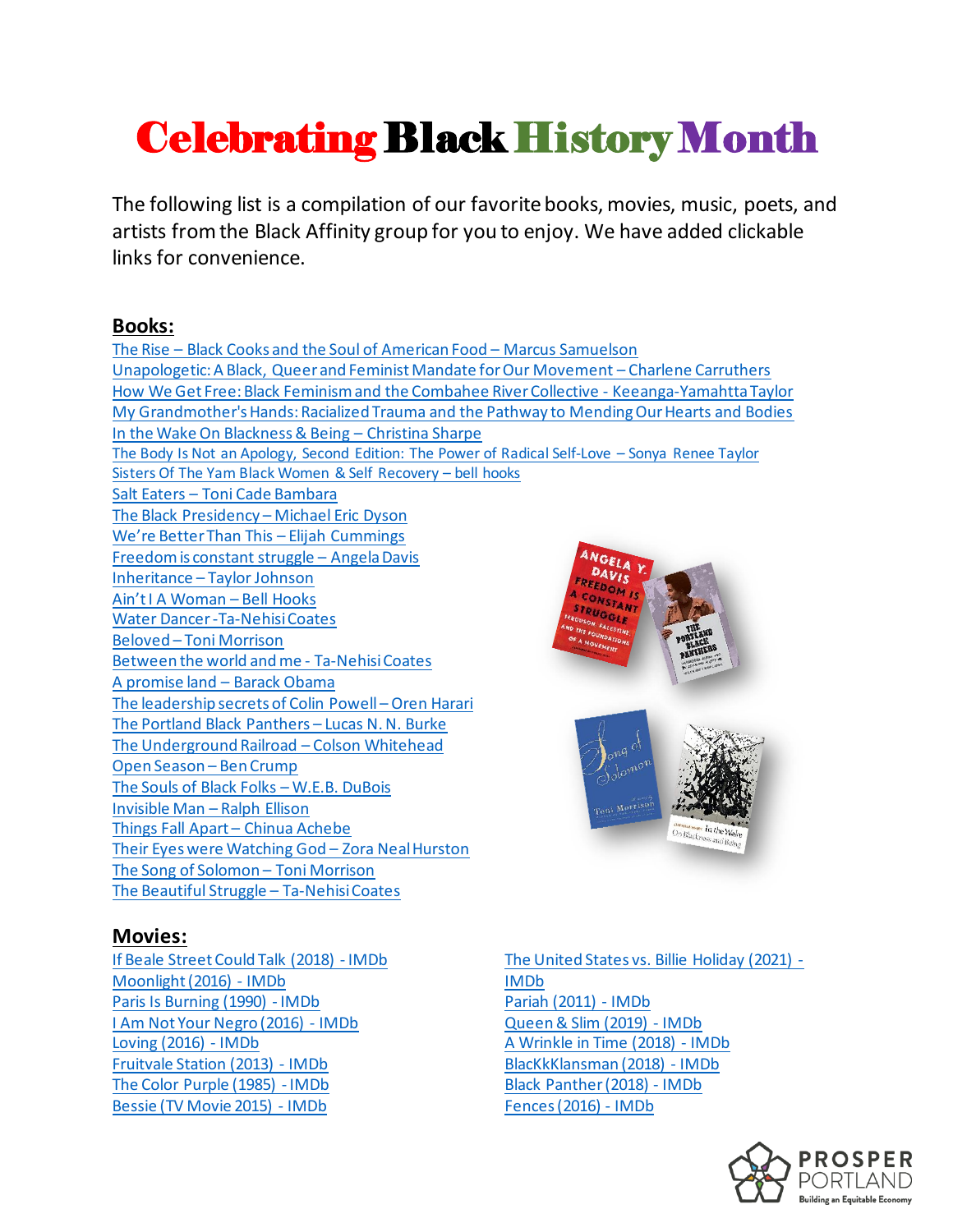[Do the Right Thing \(1989\) -](https://www.imdb.com/title/tt0097216/?ref_=fn_al_tt_1) IMDb [Harriet \(2019\) -](https://www.imdb.com/title/tt4648786/?ref_=fn_al_tt_1) IMDb [The Hate U Give \(2018\) -](https://www.imdb.com/title/tt5580266/?ref_=fn_al_tt_1) IMDb [Malcolm X \(1992\) -](https://www.imdb.com/title/tt0104797/?ref_=fn_al_tt_1) IMDb [Just Mercy \(2019\) -](https://www.imdb.com/title/tt4916630/?ref_=fn_al_tt_1) IMDb [13th \(2016\) -](https://www.imdb.com/title/tt5895028/?ref_=fn_al_tt_1) IMDb [Hidden Figures \(2016\) -](https://www.imdb.com/title/tt4846340/?ref_=nv_sr_srsg_0) IMDb [Get Out \(2017\) -](https://www.imdb.com/title/tt5052448/?ref_=nv_sr_srsg_0) IMDb [Selma \(2014\) -](https://www.imdb.com/title/tt1020072/?ref_=nv_sr_srsg_3) IMDb [The Express \(2008\) -](https://www.imdb.com/title/tt0469903/?ref_=nv_sr_srsg_0) IMDb [Confirmation \(TV Movie 2016\) -](https://www.imdb.com/title/tt4608402/?ref_=nv_sr_srsg_0) IMDb [Miss Evers' Boys \(TV Movie 1997\) -](https://www.imdb.com/title/tt0119679/?ref_=nv_sr_srsg_0) IMDb

#### **TV Series**

[Little Fires Everywhere \(TV Mini Series 2020\) -](https://www.imdb.com/title/tt8089592/?ref_=nv_sr_srsg_0) IMDb [Pose \(TV Series 2018](https://www.imdb.com/title/tt7562112/?ref_=nv_sr_srsg_0)–2021) - IMDb [When They See Us \(TV Mini Series 2019\) -](https://www.imdb.com/title/tt7137906/?ref_=fn_al_tt_1) IMDb [Watchmen \(TV Mini Series 2019\) -](https://www.imdb.com/title/tt7049682/?ref_=nv_sr_srsg_3) IMDb [Lovecraft Country \(TV Series 2020\) -](https://www.imdb.com/title/tt6905686/?ref_=nv_sr_srsg_0) IMDb [Insecure \(TV Series 2016](https://www.imdb.com/title/tt5024912/?ref_=nv_sr_srsg_0)–2021) - IMDb [A Different World \(TV Series 1987](https://www.imdb.com/title/tt0092339/?ref_=nv_sr_srsg_0)–1993) - IMDb [Dear White People \(TV Series 2017](https://www.imdb.com/title/tt5707802/?ref_=nv_sr_srsg_0)–2021) - IMDb [Black-ish \(TV Series 2014](https://www.imdb.com/title/tt3487356/?ref_=nv_sr_srsg_0)–2022) - IMDb [Seven Seconds \(TV Mini Series 2018\) -](https://www.imdb.com/title/tt6297682/?ref_=nv_sr_srsg_0) IMDb [Master of None \(TV Series 2015](https://www.imdb.com/title/tt4635276/?ref_=fn_al_tt_1)– ) - IMDb [Girlfriends \(TV Series 2000](https://www.imdb.com/title/tt0247102/?ref_=nv_sr_srsg_3)–2008) - IMDb [Living Single \(TV Series 1993](https://www.imdb.com/title/tt0106056/?ref_=nv_sr_srsg_0)–1998) - IMDb [Queen Sugar \(TV Series 2016](https://www.imdb.com/title/tt4419214/?ref_=nv_sr_srsg_0)–2022) - IMDb [The Fresh Prince of Bel-Air \(TV Series 1990](https://www.imdb.com/title/tt0098800/?ref_=ttls_li_tt)–1996) - IMDb [Sister, Sister \(TV Series 1994](https://www.imdb.com/title/tt0108927/?ref_=ttls_li_tt)–1999) - IMDb [Moesha \(TV Series 1996](https://www.imdb.com/title/tt0115275/?ref_=ttls_li_tt)–2001) - IMDb [Self Made: Inspired by the Life of Madam C.J. Walker \(TV Mini Series 2020\)](https://www.imdb.com/title/tt8771910/?ref_=nv_sr_srsg_0) - IMDb

[The Tuskegee Airmen \(TV Movie 1995\) -](https://www.imdb.com/title/tt0114745/?ref_=nv_sr_srsg_0) IMDb [Roll Bounce \(2005\) -](https://www.imdb.com/title/tt0403455/?ref_=nv_sr_srsg_0) IMDb [Half of a Yellow Sun \(2013\) -](https://www.imdb.com/title/tt2215077/?ref_=nv_sr_srsg_0) IMDb [Belle \(2013\) -](https://www.imdb.com/title/tt2404181/?ref_=nv_sr_srsg_9) IMDb [Toussaint Louverture \(TV Mini Series 2012](https://www.imdb.com/title/tt2062690/?ref_=nv_sr_srsg_0)– ) - [IMDb](https://www.imdb.com/title/tt2062690/?ref_=nv_sr_srsg_0) [The 24th \(2020\) -](https://www.imdb.com/title/tt10452854/?ref_=nv_sr_srsg_0) IMDb [Judas and the Black Messiah \(2021\) -](https://www.imdb.com/title/tt9784798/?ref_=nv_sr_srsg_0) IMDb [Coming to America \(1988\) -](https://www.imdb.com/title/tt0094898/?ref_=nv_sr_srsg_2) IMDb [The Five Heartbeats \(1991\) -](https://www.imdb.com/title/tt0101891/?ref_=nv_sr_srsg_0) IMDb [The Best Man Holiday \(2013\) -](https://www.imdb.com/title/tt2083355/?ref_=nv_sr_srsg_0) IMDb [Soul Food \(1997\) -](https://www.imdb.com/title/tt0120169/?ref_=nv_sr_srsg_0) IMDb



#### **Musicians**

[Gil Scott-Heron -](https://www.youtube.com/watch?v=UGqxU6PTRZk&list=PLldC__Pt_twr_0aX8ypLaJcB9c9oxKxEO) Youtube Sade - [YouTube](https://www.youtube.com/user/SadeSME) [ChocQuibTown -](https://www.youtube.com/c/CHOCQUIBTOWNLIVE) YouTube [Original Koffee -](https://www.youtube.com/c/OriginalKoffee) YouTube [Bob Marley & The Wailers](https://www.youtube.com/watch?v=AFWy1qyyMHE&list=PLkVSzrKdeIKUznc9C_1SCbYS-bVYtP3YF) [Frank Ocean -](https://www.youtube.com/c/blonded) YouTube [Kendrick Lamar -](https://www.youtube.com/channel/UC3lBXcrKFnFAFkfVk5WuKcQ) YouTube Prince - [YouTube](https://www.youtube.com/user/prince) [Mos Def -](https://www.youtube.com/watch?v=m5vw4ajnWGA&list=PL5jqJ2fm-QnjmcvAOEZ2HMtfzZ4Lt39yY) YouTube [Lil Nas X -](https://www.youtube.com/channel/UC_uMv3bNXwapHl8Dzf2p01Q) YouTube [TankandtheBangas -](https://www.youtube.com/c/tankandthebangas) YouTube [Yael Hilton -](https://www.youtube.com/user/yaelhilton) YouTube [Donald Glover -](https://www.youtube.com/c/childishgambino) YouTube

[Bill Withers -](https://www.youtube.com/watch?v=506PR-Zyxak) YouTube [Janelle Monáe -](https://www.youtube.com/user/janellemonae) YouTube [TVLalah -](https://www.youtube.com/c/TVLalah) YouTube [Ms. Lauryn Hill -](https://www.youtube.com/c/MsLaurynHill) YouTube [Lizzo Music -](https://www.youtube.com/c/Lizzo) YouTube [Mereba -](https://www.youtube.com/channel/UCkuxBjiQsb8WFsr_c5sucHg) YouTube [Samara Joy -](https://www.youtube.com/playlist?list=OLAK5uy_n22TOv79-mAMItMPZbkscAOd_V3g49v6A) YouTube [ChronixxMusic -](https://www.youtube.com/c/ChronixxMusic) YouTube [Cynthia Erivo -](https://www.youtube.com/channel/UC-RbmrIAM_VqmcjKGQAvQ1w) YouTube [Solange Knowles -](https://www.youtube.com/user/solangeknowlesmusic) YouTube [Nina Simone -](https://www.youtube.com/c/NinaSimoneMusic) YouTube [Mic Capes -](https://www.youtube.com/channel/UCZH7cVLPeX2GtRbg35vYSNw) YouTube [Anita Baker -](https://www.youtube.com/watch?v=LVqmPU20Z1M) YouTube